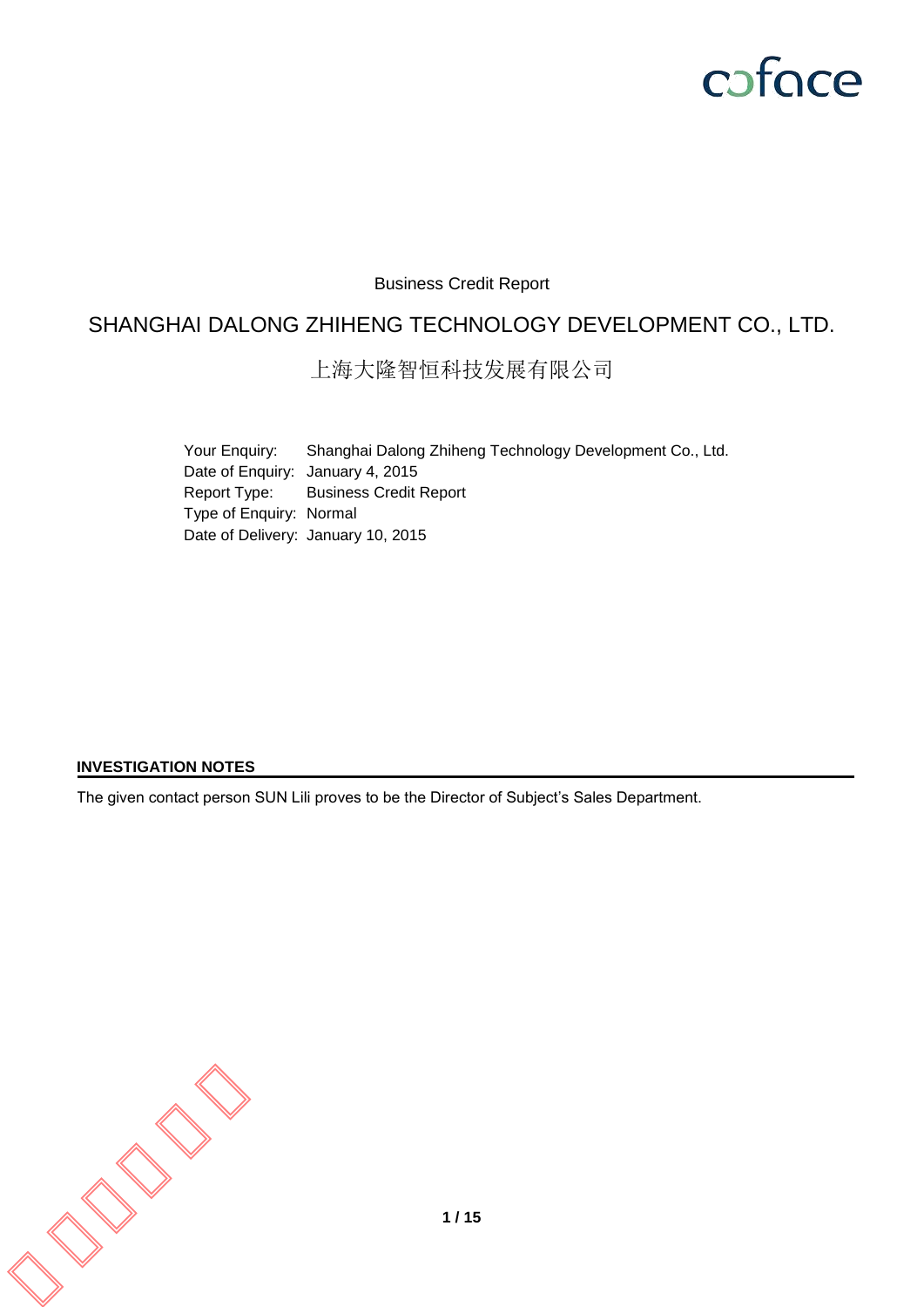| <b>PROFILE</b>                                    |                                                                            | <b>SUMMARY</b>                                                  |                                                                                                            |
|---------------------------------------------------|----------------------------------------------------------------------------|-----------------------------------------------------------------|------------------------------------------------------------------------------------------------------------|
| Subject Name:                                     | <b>SHANGHAI DALONG</b><br>ZHIHENG TECHNOLOGY<br>DEVELOPMENT CO., LTD.      | <b>Establishment Date:</b><br>Legal Status:                     | May 18, 1997<br>Limited liability company                                                                  |
|                                                   | (Given by Official Sources)                                                | Organization Type:                                              | Corporate enterprise                                                                                       |
|                                                   |                                                                            | Debt Issued or Not:                                             | Yes                                                                                                        |
|                                                   |                                                                            | Debt Issuance Status:                                           | Normal                                                                                                     |
|                                                   |                                                                            | Listed or Not:                                                  | Yes                                                                                                        |
|                                                   |                                                                            | <b>Listing Status:</b>                                          | Normal                                                                                                     |
|                                                   |                                                                            | Stock Code:                                                     | 600789 / 200008                                                                                            |
|                                                   |                                                                            | Listing Location:                                               | Shanghai Stock Exchange/<br>Shenzhen Stock Exchange                                                        |
|                                                   |                                                                            | Layers of Shareholding: 3                                       |                                                                                                            |
|                                                   |                                                                            | External Investment or<br>Not:                                  | Yes                                                                                                        |
|                                                   |                                                                            | Legal Rep.:                                                     | <b>WANG Tao</b>                                                                                            |
|                                                   |                                                                            | Availability of Main<br>Executive Background:                   | Yes                                                                                                        |
|                                                   |                                                                            | <b>Registered Capital:</b>                                      | 1,000,000                                                                                                  |
| SBD NO.:                                          | 0243320517                                                                 | Sales:                                                          | 1,703,326,000 (2013)                                                                                       |
| AIC No.:                                          | 310000101234567                                                            | Net Profit:                                                     | 16,722,000<br>(2013)                                                                                       |
| $N.O.C.$ :                                        | 222222222                                                                  | <b>Total Assets:</b>                                            | 639,145,000 (Dec. 31, 2013)                                                                                |
| Address:                                          | Suite B, 24/F, 88 Hengshan Rd.                                             | Net Worth:                                                      | 128, 147, 000 (Dec. 31, 2013)                                                                              |
|                                                   | <b>Xuhui District</b>                                                      | Employees:                                                      | 56                                                                                                         |
|                                                   | Shanghai City                                                              | I/E License:                                                    | Yes                                                                                                        |
|                                                   |                                                                            | <b>Litigation Records:</b>                                      | Yes                                                                                                        |
|                                                   |                                                                            | Credit Records:                                                 | Yes                                                                                                        |
|                                                   |                                                                            | Public Records:                                                 | Yes                                                                                                        |
| Zip Code:<br>Telephone:<br>Facsimile:<br>Website: | 200000<br>(+86 21) 61238888<br>(+86 21) 61238800<br>http://www.dlzh.com.cn | otherwise stated. "--" in this report indicates<br>information. | Currency in this report is Chinese Yuan (RMB) unless<br>"unavailable" or "no comments" due to insufficient |

# **CREDIT ASSESSMENT RATING DISTRIBUTION IN EXPERIAN DATABASE**

| <b>Major Indicators</b>    | <b>Score</b> | Rating               |       | <b>Subject is here</b> |        |        |      |
|----------------------------|--------------|----------------------|-------|------------------------|--------|--------|------|
| <b>Business Size:</b>      | 87           | Large                |       |                        |        |        |      |
| Company Background:        | 68           | <b>Fairly Strong</b> |       |                        |        |        |      |
| <b>Financial Position:</b> | 54           | Average              |       |                        | 71.229 | 94.89  |      |
| Industry Outlook:          | 73           | <b>Fairly Strong</b> | 0.16% | 21.98%                 |        | 91.54% | 100% |
| Credit Rating:             | 70           | CR <sub>3</sub>      |       |                        |        |        |      |
| <b>Base Credit Limit:</b>  |              | Over                 |       |                        |        |        |      |
|                            |              | 10,000,000           | CR2   | CR <sub>3</sub>        |        |        |      |

# **MAIN BUSINESS & INDUSTRY CLASSIFICATION**

| products<br>4650, Wholesale of machinery, equipment and supplies<br>46.5, Wholesale of information and communication equipment | Main Business: | Wholesale and retail of computer equipment                                   |
|--------------------------------------------------------------------------------------------------------------------------------|----------------|------------------------------------------------------------------------------|
|                                                                                                                                | Chinese SIC:   | 5170, Wholesale of mechanical equipment, hardware, electrical and electronic |
|                                                                                                                                | ISIC:          |                                                                              |
|                                                                                                                                | NACE:          |                                                                              |
|                                                                                                                                |                | 2/15                                                                         |
|                                                                                                                                |                |                                                                              |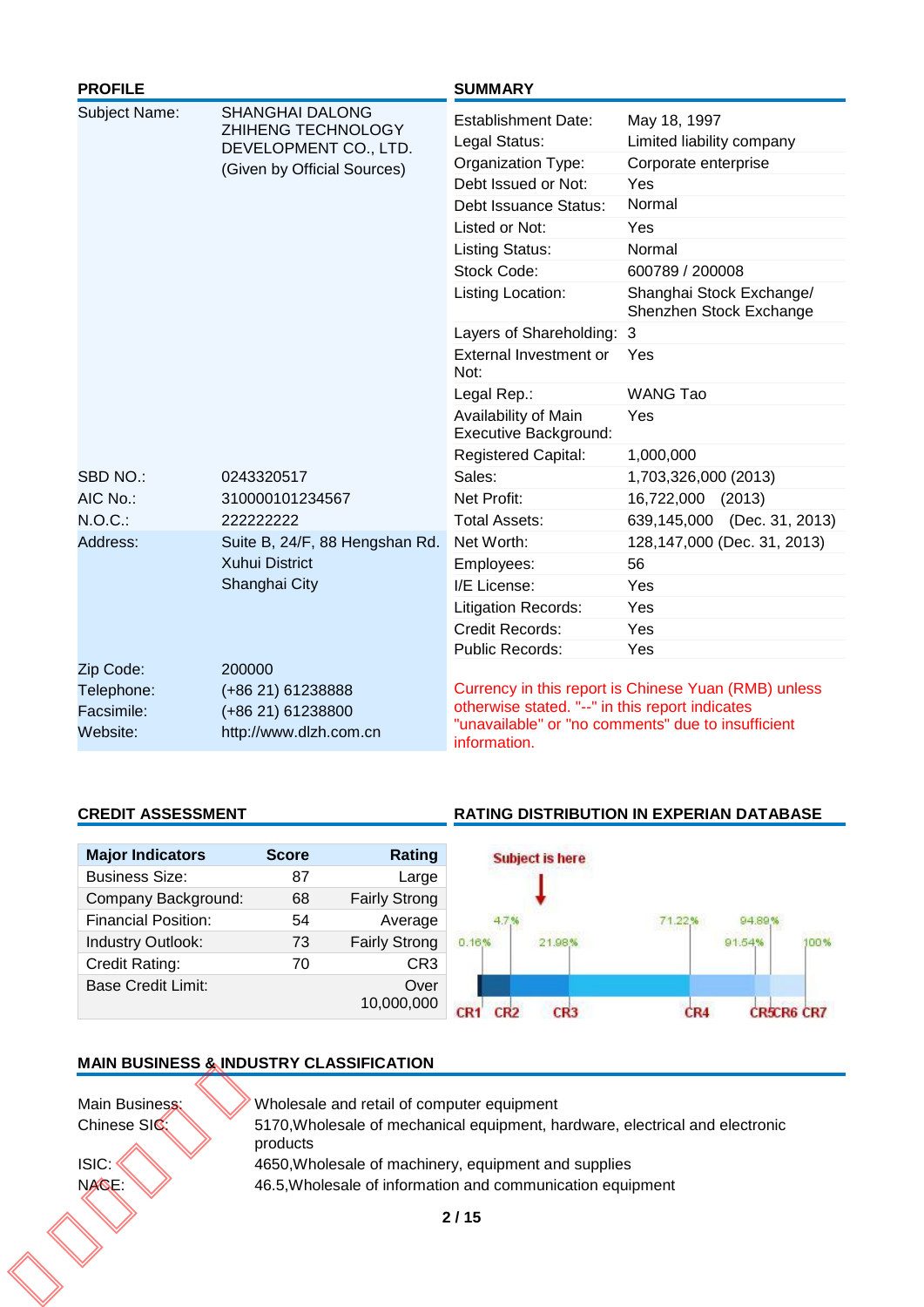More information about Subject's lines of business can be found in OPERATIONS.

## **FINANCIAL SUMMARY**

|                              | 2013          | 2012          |
|------------------------------|---------------|---------------|
| <b>Sales</b>                 | 1,703,326,000 | 1,468,603,000 |
| Total profit                 | 22,806,000    | 36,786,000    |
| Net profit                   | 16,722,000    | 27,357,000    |
| <b>Total assets</b>          | 639,145,000   | 500,319,000   |
| <b>Total liabilities</b>     | 510,998,000   | 371,902,000   |
| Total shareholders' equity   | 128,147,000   | 128,417,000   |
| Return on net assets (%)     | 13.05         | 21.30         |
| Net profit margin (%)        | 0.98          | 1.86          |
| Turnover of total assets     | 2.67          | 2.94          |
| Liabilities/assets ratio (%) | 79.95         | 74.33         |
| Sales growth (%)             | 15.98         |               |
| Total assets growth (%)      | 27.75         | --            |

#### **IMPORTANT EVENTS**

Subject changed its name from Shanghai Zhiheng Technology Development Co., Ltd. to the present one in Apr. 2005.

#### **GENERAL COMMENTS**

Subject, through sixteen years' development in this line, enjoys well-established channels of distribution and certain competitive edges in East China. The strong shareholder background and rich industry and managemen experience of its management officers also lay a foundation for its steady development.

Additionally, China has been growing into the largest computer consumption market in the world and therefore the computer distribution industry shows a solid uptrend. To conclude, Subject is expected to maintain certain growth potentials in future.

#### **REGISTRATION**

| Establishment Date:        | May 18, 1997                                                                                                                                                                                          |
|----------------------------|-------------------------------------------------------------------------------------------------------------------------------------------------------------------------------------------------------|
| <b>Registered Address:</b> | 1688 Huqingping Highway, Shanghai                                                                                                                                                                     |
| Zip Code:                  | 200001                                                                                                                                                                                                |
| Registry:                  | Shanghai Municipal Administration for Industry and Commerce                                                                                                                                           |
| Legal Rep.:                | WANG Tao                                                                                                                                                                                              |
| AIC No.:                   | 310000101234567                                                                                                                                                                                       |
| Legal Status:              | Limited liability company                                                                                                                                                                             |
| <b>Registered Capital:</b> | 1,000,000.00                                                                                                                                                                                          |
| <b>Business Scope:</b>     | Computer system equipment, office automation equipment, communication<br>equipment, mechanical and electrical equipment (wholesale and retail, and<br>purchasing and marketing on a commission basis) |
| Duration of Operation:     | From May 18, 1997 To May 17, 2016                                                                                                                                                                     |
| Latest Yearly Inspection:  | 2013                                                                                                                                                                                                  |
|                            |                                                                                                                                                                                                       |
|                            | 3/15                                                                                                                                                                                                  |
|                            |                                                                                                                                                                                                       |
|                            |                                                                                                                                                                                                       |
|                            |                                                                                                                                                                                                       |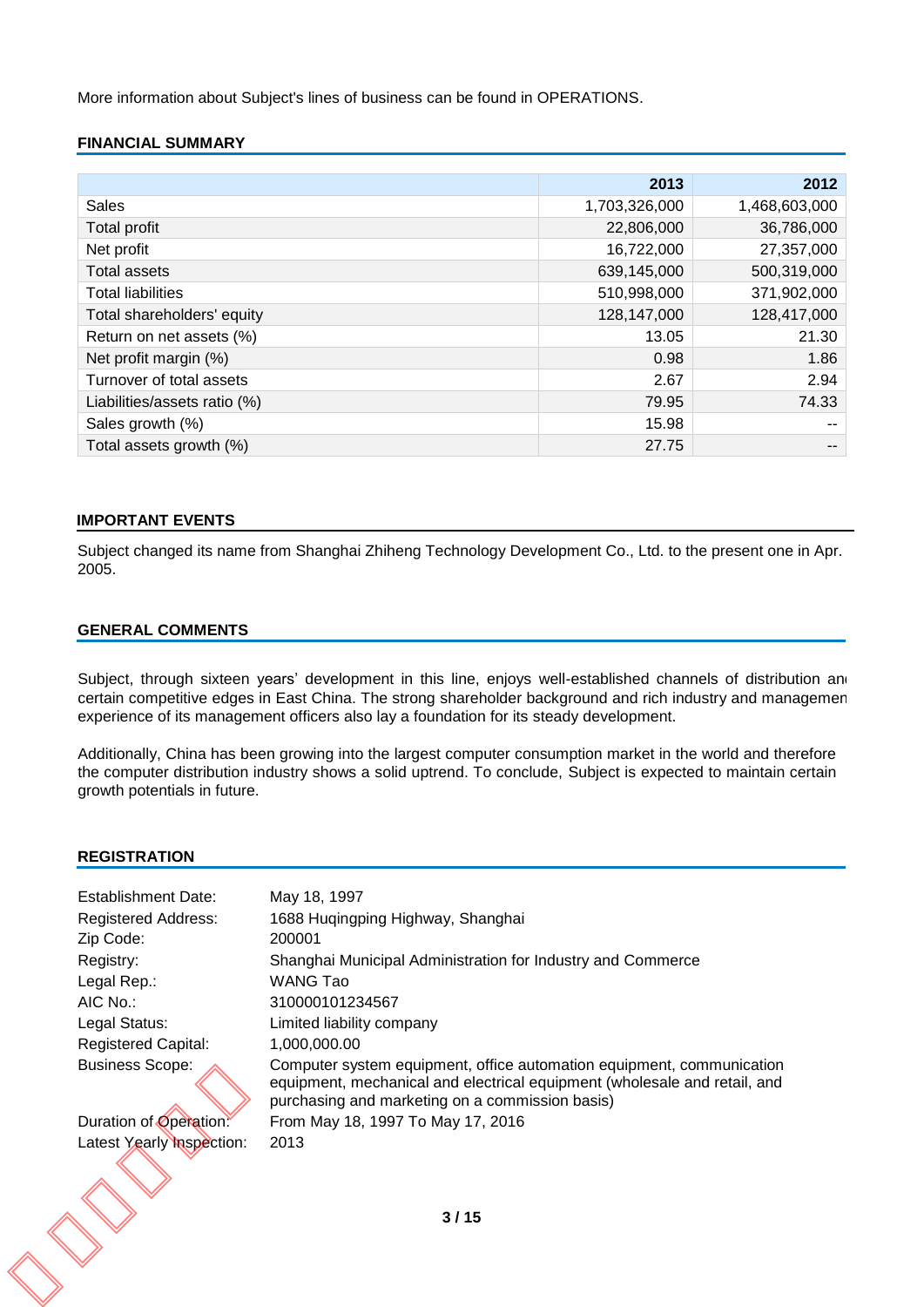#### **CHANGES IN REGISTRATION**

| Date of Change | Change(s)                 | From          | To <b>To</b>    |
|----------------|---------------------------|---------------|-----------------|
| Apr. 2006      | <b>Registered Capital</b> | RMB 100.000   | RMB 1.000.000   |
| Aug. 2010      | AIC No.                   | 3100001234567 | 310000101234567 |

#### **SHAREHOLDERS AND SHARES**

| <b>Shareholders</b>               | <b>Capital Subscribed</b> | % of Total |
|-----------------------------------|---------------------------|------------|
| Shanghai Dalong (Group) Co., Ltd. | 510,000                   | 51.00      |
| LI Jun                            | 400,000                   | 40.00      |
| FU Bin                            | 90.000                    | 9.00       |
|                                   |                           |            |
| Total                             | 1,000,000                 | 100.00     |

| <b>Shareholders</b>               | Way of Investment | Paid-up % |
|-----------------------------------|-------------------|-----------|
| Shanghai Dalong (Group) Co., Ltd. | Cash              | 100.00    |
| LI Jun                            | Cash              | 100.00    |
| FU Bin                            | Cash              | 100.00    |

#### **BACKGROUND OF MAJOR SHAREHOLDERS**

| Name:                      | Shanghai Dalong (Group) Co., Ltd.                 |
|----------------------------|---------------------------------------------------|
| SBD No.:                   | 0243321552                                        |
| Establishment Date:        | May 18, 1997                                      |
| Legal Rep.:                | <b>WANG Tao</b>                                   |
| AIC No.:                   | 310000101234567                                   |
| Legal Status:              | Joint stock limited company (listed)              |
| <b>Registered Capital:</b> | 1,000,000.00                                      |
| Debt Issued or Not:        | Yes                                               |
| Debt Issuance:             | Normal                                            |
| Listed or Not:             | Yes                                               |
| Listing:                   | Normal                                            |
| Stock Code:                | 600780 / 200008                                   |
| List Site:                 | Shanghai Stock Exchange / Shenzhen Stock Exchange |
| Address:                   | 300 Dalian Rd., Shanghai                          |
| Telephone:                 | (+86 21) 67891234                                 |
| Facsimile:                 | (+86 21) 67894321                                 |
| Website:                   | www.dalong.com.cn                                 |

Note: Information provided herein comes directly from Experian database and may contain obsolete information.

#### **LAYERS OF SHAREHOLDING**

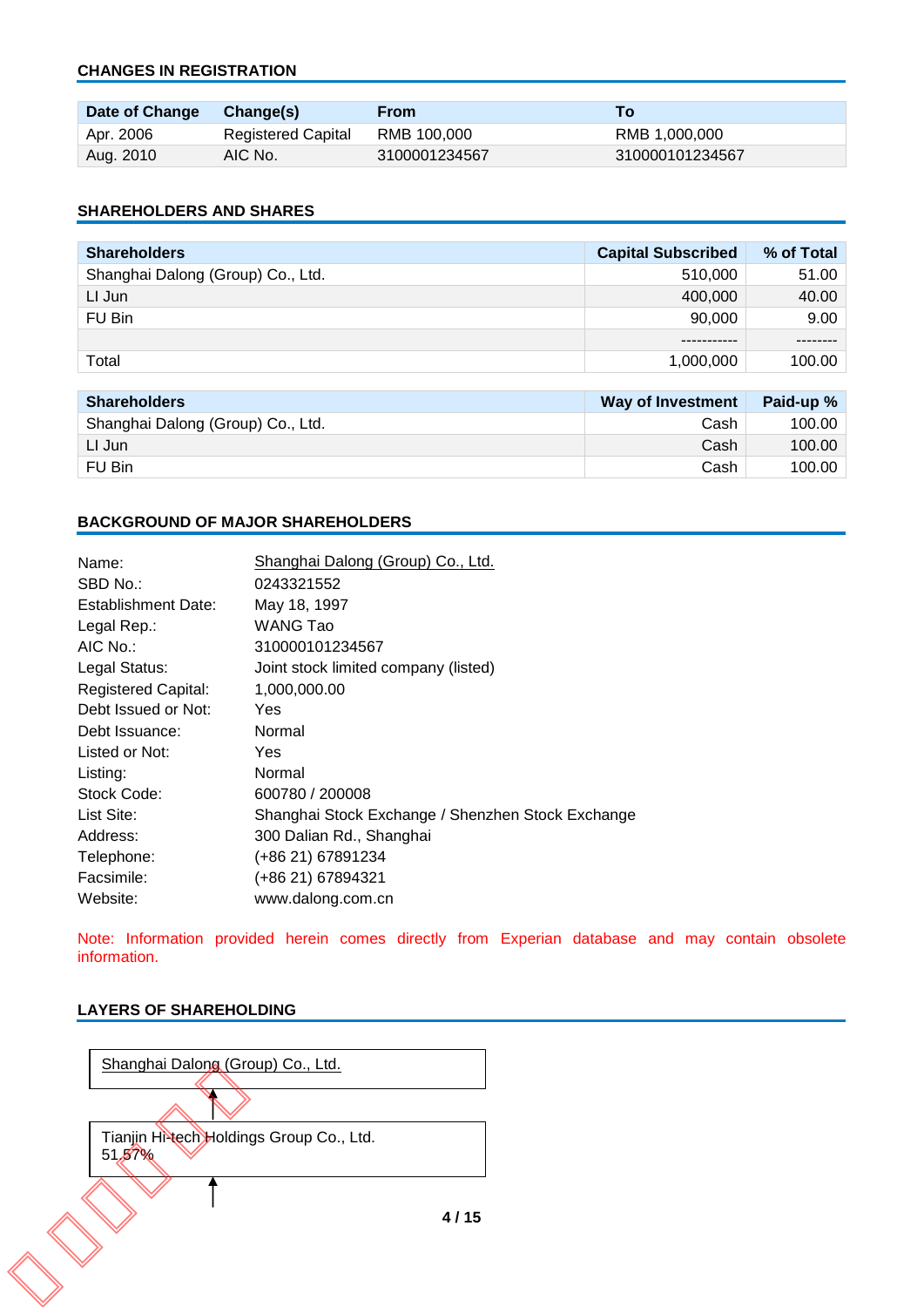Beijing Qianglong Real Estate Development Co., Ltd. 90%



| Order of Layer:             | 1                                                                         |
|-----------------------------|---------------------------------------------------------------------------|
| <b>Ultimate Controller:</b> | Tianjin Hi-tech Holdings Group Co., Ltd.                                  |
| SBD No.:                    | 0330123552                                                                |
| % Ownership:                | 51.57%                                                                    |
| Order of Layer:             | 2                                                                         |
| <b>Ultimate Controller:</b> | Beijing Qianglong Real Estate Development Co., Ltd.                       |
| SBD No.:                    | 0123321552                                                                |
| % Ownership:                | 90%                                                                       |
| Order of Layer:             | 3                                                                         |
| Ultimate Controller:        | Tianjin Binhai Hi-tech Industry Development Area Administration Committee |
| SBD No.:                    | 0243321552                                                                |
| % Ownership:                | 30%                                                                       |
| Order of Layer:             | 3                                                                         |
| <b>Ultimate Controller:</b> | <b>XIA Chunqiu</b>                                                        |
| Country (Address):          | Hong Kong                                                                 |
| % Ownership:                | 30%                                                                       |
| Order of Layer:             | 3                                                                         |
| <b>Ultimate Controller:</b> | SELVIAC NEDERLAND B.V.                                                    |
| SBD No.:                    | 0343321552                                                                |
| Country (Address):          | British Virgin Is.                                                        |
| % Ownership:                | 30%                                                                       |

Note: The information above comes directly from Experian database and may contain obsolete information. It is provided herein for reference only.

Note: A total of 3 layers of shareholding have been found in Experian database as of the completion date of this report.

*Please order Shareholder Background Report for complete layers of shareholding of Subject.*

# **HISTORY** HISTORY<br>May 1997

May 1997 Shanghai Zhiheng Technology Development Co., Ltd. was incorporated.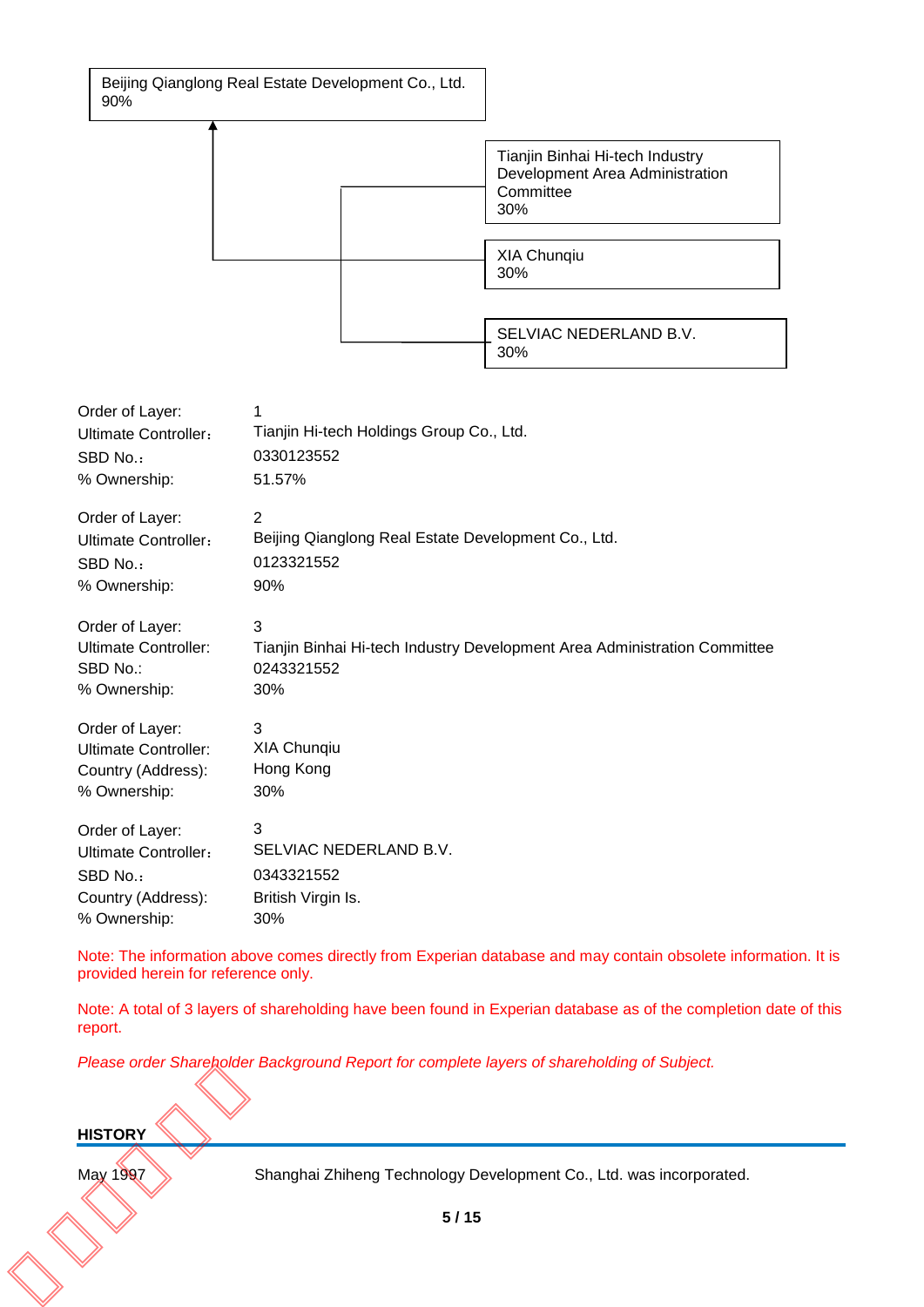| Apr. 2005 | Shanghai Zhiheng Technology Development Co., Ltd. was acquired by Shanghai<br>Dalong (Group) Co., Ltd. and accordingly was renamed Shanghai Dalong Zhiheng<br>Technology Development Co., Ltd. |
|-----------|------------------------------------------------------------------------------------------------------------------------------------------------------------------------------------------------|
| Apr. 2006 | Subject increased its registered capital from RMB 100,000 to RMB 1,000,000.                                                                                                                    |
| May 2010  | Subject became the general agent of Nanjing Hwuary Display Co., Ltd. in East China.                                                                                                            |

### **MAIN EXECUTIVE(S)**

| Name:                       | WANG Tao                                                                         |
|-----------------------------|----------------------------------------------------------------------------------|
| Post:                       | Chairman of the Board                                                            |
| Gender:                     | Male                                                                             |
| Date of Birth:              | Oct. 21, 1969                                                                    |
| Education:                  | Master's degree                                                                  |
| <b>Working Experience:</b>  | Previously, with the Chinese Academy of Sciences;                                |
|                             | currently, with Shanghai Dalong (Group) Co., Ltd. as General Manager;            |
|                             | since Apr. 2005, concurrently with Subject as Chairman of the Board.             |
| No. of Invested and         |                                                                                  |
| <b>Appointed Companies:</b> | 5                                                                                |
| Name:                       | LI Jun                                                                           |
| Post:                       | General Manager                                                                  |
| Gender:                     | Male                                                                             |
| Date of Birth:              | 1965                                                                             |
| Education:                  | Master's degree                                                                  |
| <b>Working Experience:</b>  | 1983-1985: with Shanghai Chemical Fiber Research Institute as a research fellow; |
|                             | 1985-1989: with Shanghai Foreign Trade Corporation as Dept. Manager;             |
|                             | 1989-1990: with Shanghai Honglong Electronic Co., Ltd. as Manager;               |
|                             |                                                                                  |
|                             | 1990-1997: with Shanghai Data Industry Co., Ltd. as General Manager;             |

Note: The information above comes directly from Experian database and may contain obsolete information. It is provided herein for reference only.

*Please order Report on Investments and Appointments of Executives for details on other companies which the main executives of Subject have invested in and been appointed to.* 

#### **BOARD OF DIRECTORS**

| Post:                       |                       |
|-----------------------------|-----------------------|
|                             | Chairman of the Board |
| Nationality:                | China                 |
| Gender:                     | Male                  |
| Name:                       | <b>ZHANG San</b>      |
| Post:                       | Director              |
| Nationality:                | China                 |
| Gender:                     | Male                  |
| Name:                       | LI Si                 |
| Post:                       | Director              |
| Nationality:                | China                 |
| Gender:                     | Male                  |
| <b>BOARD OF SUPERVISORS</b> |                       |
|                             |                       |

#### **BOARD OF SUPERVISORS**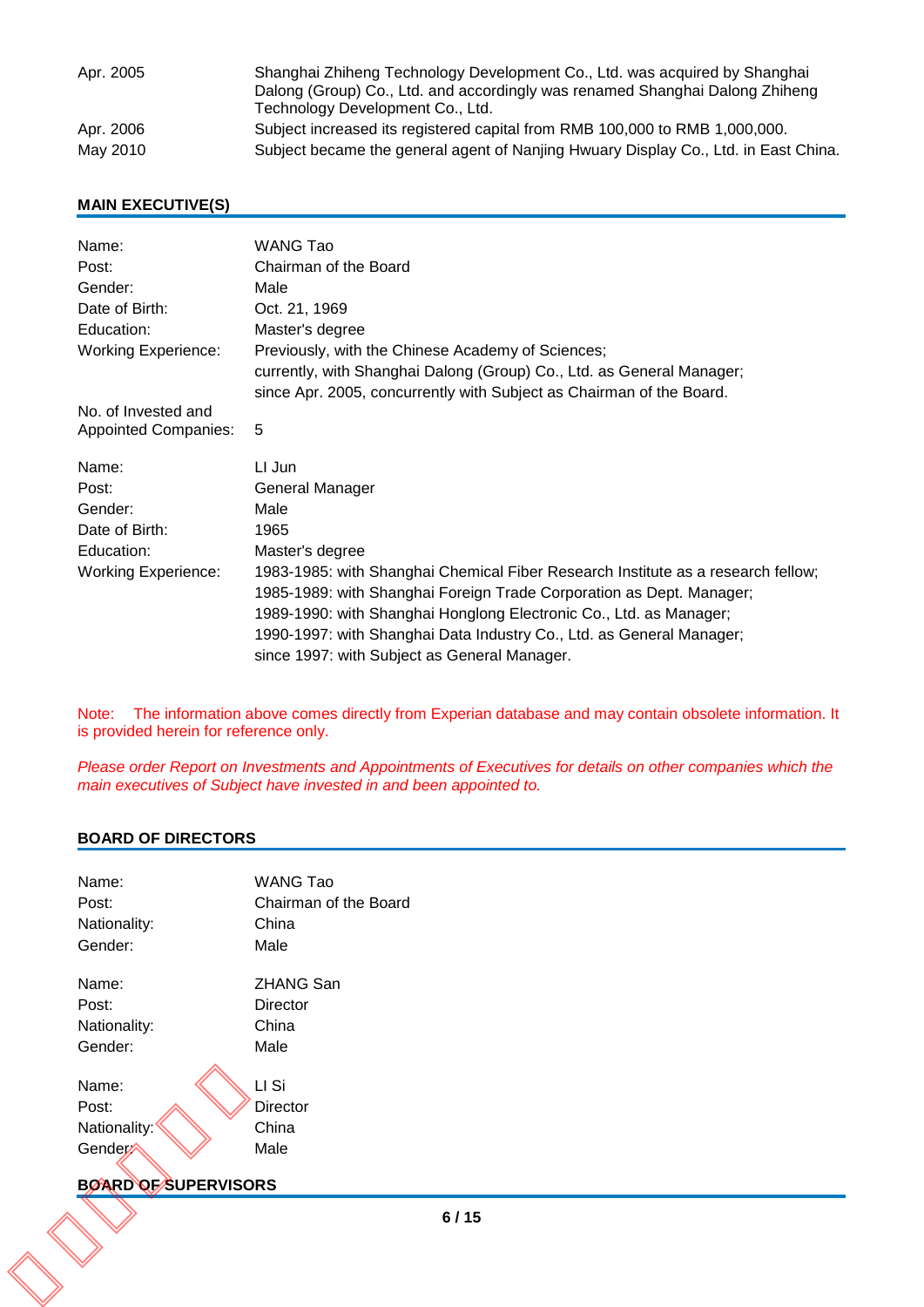| Name:        | <b>ZHAO Yi</b> |
|--------------|----------------|
| Post:        | Supervisor     |
| Nationality: | China          |
| Gender:      | Female         |

#### **EXTERNAL INVESTMENT**

| Company Name: | Shanghai Dalong Zhiyu Technology Development Co., Ltd. (literal translation) |
|---------------|------------------------------------------------------------------------------|
| SBD NO.:      | 0325732319                                                                   |
| % Ownership:  | 65.00%                                                                       |
| Address:      | 218 Dongfang Rd., Pudong New Area, Shanghai                                  |

*Note: A total of XX companies invested by Subject have been found in Experian database as of the completion date of this report and we provide herein only 5 (at most) of them, which are displayed randomly.*

#### *Please order External Investment Report for details.*

#### **BANKING RELATIONSHIP**

| Account Bank:          | Bank of Shanghai, Xuhui District Sub-branch                                                     |
|------------------------|-------------------------------------------------------------------------------------------------|
| Account No.:           | XXXXXXXX8090333 (RMB)                                                                           |
| Account No.:           | XXXXXXXX8090334 (FC)                                                                            |
| Interviewee:           | Miss XU, Service Counter                                                                        |
| Telephone:             | (+86 21) 56786666                                                                               |
| Interviewee's Remarks: | Subject does hold accounts with the Bank, and its day-to-day transaction records are<br>normal. |
| Date of Interview:     | May 16, 2012                                                                                    |

#### **NUMBER OF EMPLOYEES**

| <b>Total Employees:</b> | 56 |
|-------------------------|----|
| Head office:            | 18 |

The information above was confirmed by Subject's managerial staff in May 2012.

# **OFFICE FACILITIES**

| Location:            | Suite B, 24F, 88 Hengshan Road, Shanghai                                             |
|----------------------|--------------------------------------------------------------------------------------|
| Area:                | 300 square meters                                                                    |
| Property Ownership:  | Rented                                                                               |
| Traffic Convenience: | Situated in Xujiahui Business Circle, Subject enjoys favorable transport facilities. |
| On-site Visit:       |                                                                                      |

# **OPERATIONS**

| Main Business:<br>Chinese SIC: | Wholesale and retail of computer equipment<br>5170, Wholesale of mechanical equipment, hardware, electrical and electronic<br>products                 |
|--------------------------------|--------------------------------------------------------------------------------------------------------------------------------------------------------|
| ISIC:                          | 4650, Wholesale of machinery, equipment and supplies                                                                                                   |
| NACE:<br>Chinese SIC:          | 46.5, Wholesale of information and communication equipment<br>5170, Wholesale of mechanical equipment, hardware, electrical and electronic<br>products |
|                                | 7/15                                                                                                                                                   |
|                                |                                                                                                                                                        |
|                                |                                                                                                                                                        |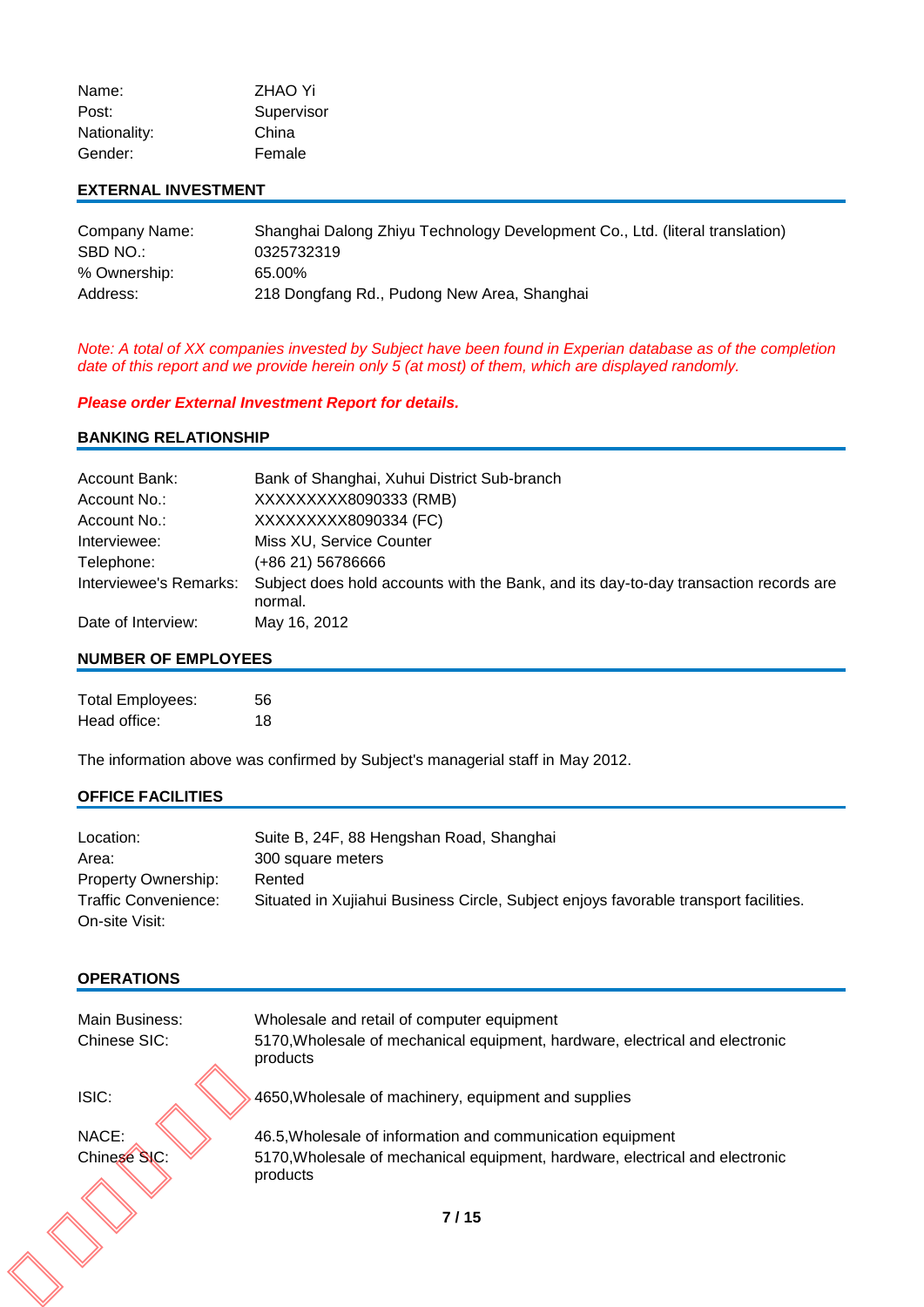Subject is the general agent of Hwuary brand displays in East China and also distributes Hongda brand computer memory, Kunpeng brand hard drives, Quanshun brand CD-ROMs, keyboards, mice, etc. on a commission basis.

#### **TRADEMARKS & PATENTS**

| <b>Registration Date</b><br><b>Trademark Design</b> | Mar. 28, 2010 | Dec. 7, 2009 |
|-----------------------------------------------------|---------------|--------------|
|                                                     | DIZH          | ከል፤ በእንር     |

#### Note: We provide herein only the three trademarks registered by Subject in the latest five years.

| Patent Type             |       | Invention Patent Utility Model Patent | Design Patent | Total    |
|-------------------------|-------|---------------------------------------|---------------|----------|
| <b>Total Patents</b>    |       |                                       |               | 10       |
| Patents Applied in 2013 | $-$   |                                       |               | 3        |
| Patents Applied in 2012 | --    |                                       | --            |          |
| Patents Applied in 2011 | $-$   |                                       |               | 3        |
| Patents Applied in 2010 | $- -$ | $- -$                                 |               | $\Omega$ |
| Patents Applied in 2009 |       |                                       |               |          |

Note: We provide herein only the patent applications filed by Subject in the latest five years.

#### **PURCHASING INFORMATION**

| Main Purchases:         | Displays, computer memory, hard drives, CD-ROMs, etc.                                                                                      |
|-------------------------|--------------------------------------------------------------------------------------------------------------------------------------------|
| No. of Major Suppliers: | Around 10                                                                                                                                  |
| Major Suppliers:        | Nanjing Hwuary Liquid Crystal Display Technical Co., Ltd., Suzhou Zhongji Electronic<br>Co., Ltd. and other producers of computer fittings |
| Main Payment Terms:     | 30-day credit or immediate payment                                                                                                         |

Subject is the general agent of Hwuary brand displays and purchases displays from Nanjing Hwuary Liquid Crystal Display Technical Co., Ltd. directly on 30-day open account.

The information above was confirmed by Subject's managerial staff in May 2012.

#### **SELLING INFORMATION**

| Domestic:    | About 95%                                     |      |
|--------------|-----------------------------------------------|------|
| Regions:     | Shanghai and major cities in Jiangsu Province |      |
| Customers:   | Retailers and individual users                |      |
| Sales Terms: | 30-day credit or immediate payment            |      |
| Overseas:    | About 5%                                      |      |
| Regions:     | Hong Kong                                     |      |
| Customers:   | ABC Ltd.                                      |      |
| Sales Terms: | 1/C                                           |      |
|              |                                               | 8/15 |
|              |                                               |      |
|              |                                               |      |
|              |                                               |      |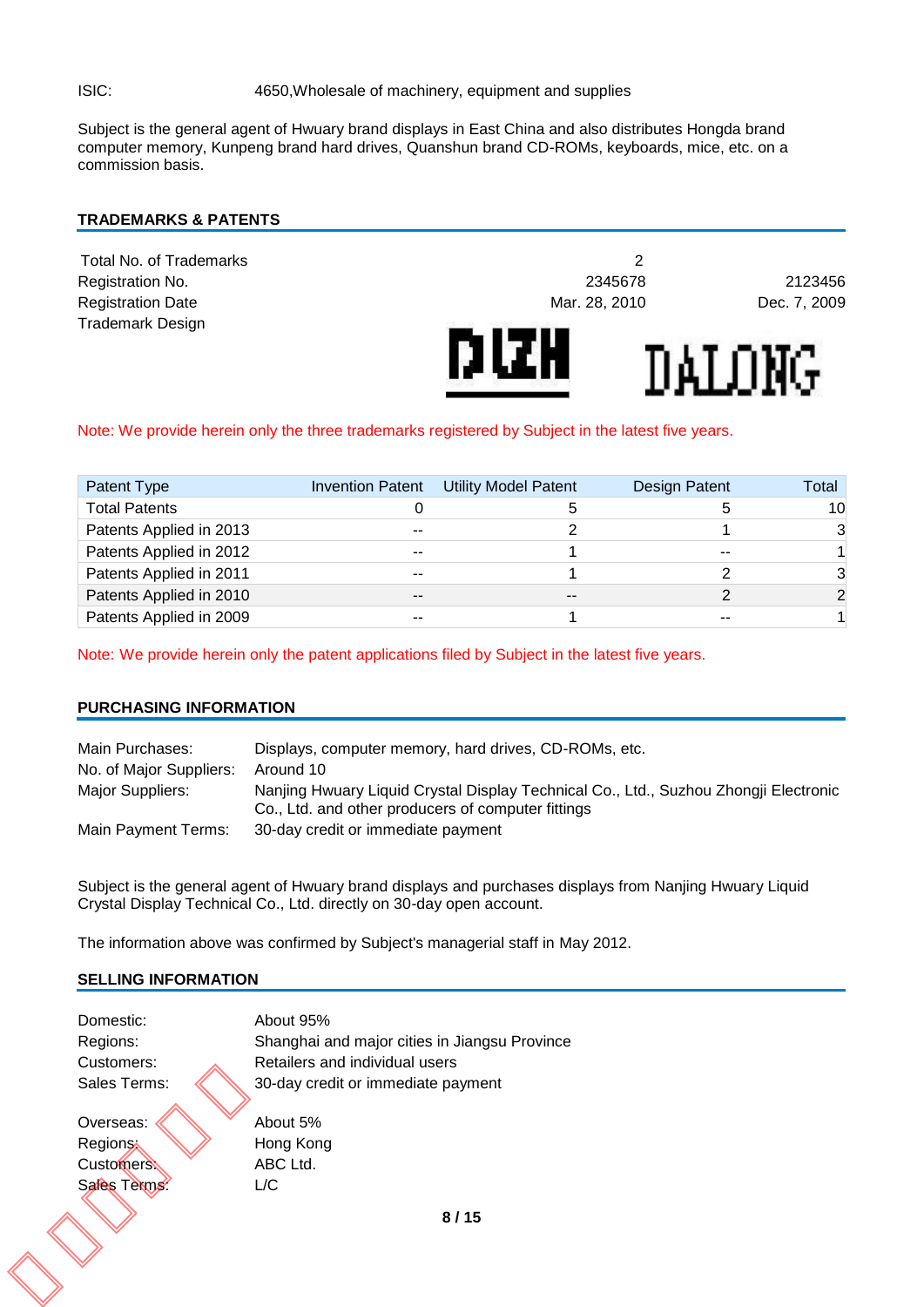Subject is planning to reinforce its sales efforts in medium- and small-sized cities since gross sales profit margin in medium- and small-sized cities is relatively high. For the time being, competition in large cities of East China is heating up, leading to a declining gross sales profit margin of relevant products, especially displays Subject currently sells.

The information above was confirmed by Subject's managerial staff in May 2012.

#### **IMPORT & EXPORT**

| I/E License:     | Yes                  |
|------------------|----------------------|
| File Number:     | [98] WJMGTHZ No.190  |
| Date of Filing:  | Apr. 29, 1998        |
| Filed by:        | Ministry of Commerce |
| Customs' Rating: | A (May 16, 2012)     |

Definitions of Ratings of General Customs:<br>AA: Excellent:

- Excellent; A: Good<br>B: Avera
- B: Average<br>C: Fairly Po
- C: Fairly Poor<br>D: Verv Poor
- **Very Poor**

|                                  | 2012        | 2011        | 2010 |
|----------------------------------|-------------|-------------|------|
| Total Imports (Unit: USD 10,000) | 600-700     | 90-100      |      |
| Total Exports (Unit: USD 10,000) | 1,000-2,000 | 1,000-2,000 | 0-10 |

*Please order our Business I/E Records Report for more detailed import and export information of Subject.*

#### **CREDIT RECORDS**

| Computer displays<br>Miss YAN<br>Financial Dept.<br>025-84556567                                             |
|--------------------------------------------------------------------------------------------------------------|
|                                                                                                              |
|                                                                                                              |
|                                                                                                              |
|                                                                                                              |
| Approx 3.5 million Yuan per month                                                                            |
| Long-term                                                                                                    |
| Monthly settlement                                                                                           |
| Prompt                                                                                                       |
| As the general agent of the said company in East China, Subject makes payments in<br>a fairly prompt manner. |
| May 16, 2012                                                                                                 |
| Suzhou Zhongji Electronic Co., Ltd.                                                                          |
| Computer mice and hard drives                                                                                |
| Mr. WANG                                                                                                     |
| Sales Manager                                                                                                |
| 0551-63415399                                                                                                |
| Approx 1 million Yuan per month                                                                              |
| Long-term                                                                                                    |
| 45-day credit                                                                                                |
| Prompt                                                                                                       |
| May 16, 2012                                                                                                 |
|                                                                                                              |
| 9/15                                                                                                         |
|                                                                                                              |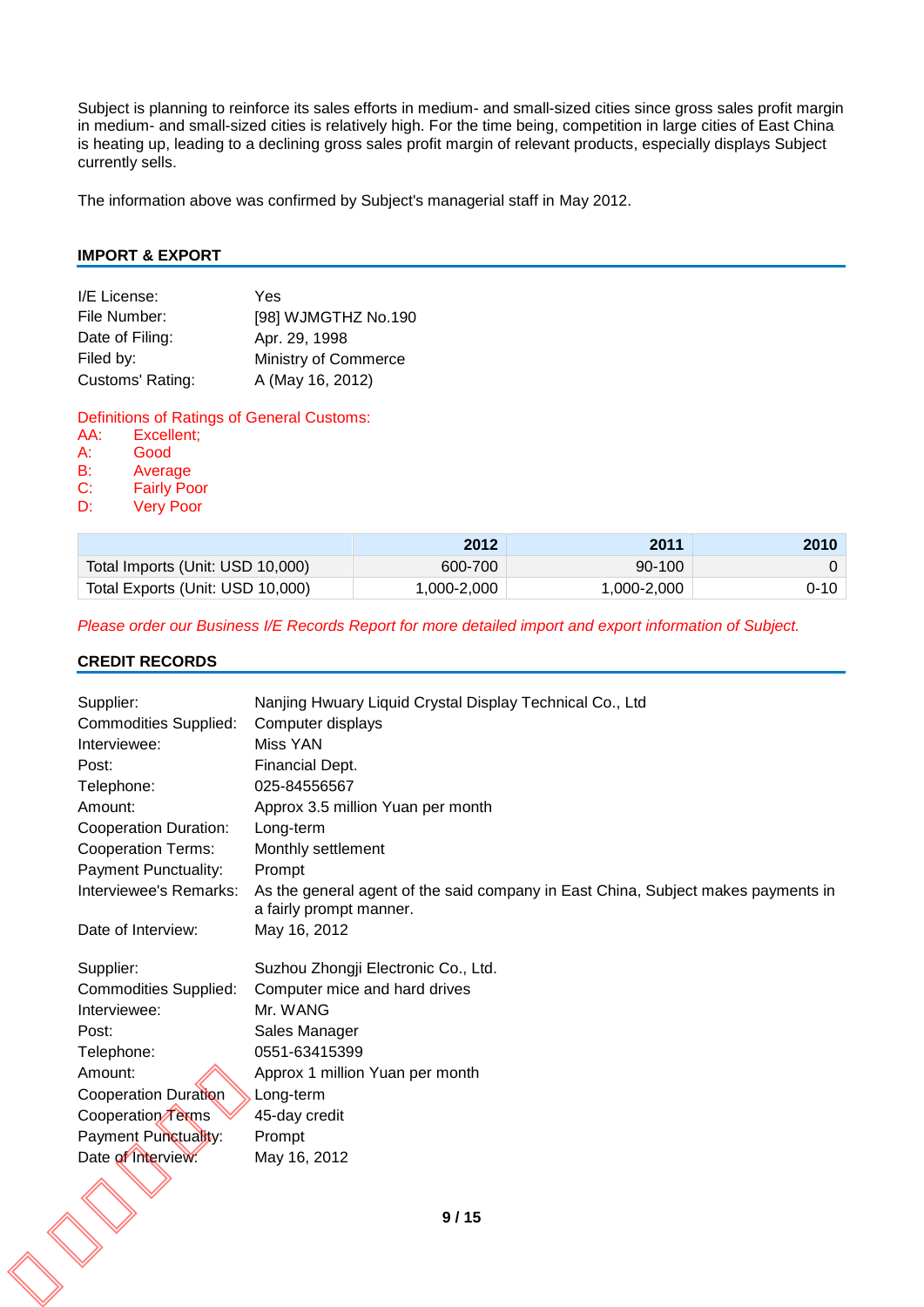#### **MAJOR RANKS**

| Year | Maior Rank                              | Place |
|------|-----------------------------------------|-------|
| 2010 | Top 100 Private Enterprises of Shanghai | 89    |
| 2009 | Top 100 Private Enterprises of Shanghai |       |

### **LITIGATION RECORDS**

| Source:              | www.hshfy.sh.cn                                                   |
|----------------------|-------------------------------------------------------------------|
| Hearing Court:       | Pudong New Area People's Court, Shanghai                          |
| Case Number:         | (2010) PMY(M)CZ No. 15487                                         |
| Plaintiff:           | <b>SONG Sanxiong</b>                                              |
| Date of Hearing:     | Sep. 28, 2010                                                     |
| Case Brief:          | Dispute over the sales contract between SONG Sanxiong and Subject |
| Date of Acquisition: | May 16, 2012                                                      |

#### **PUBLIC RECORDS**

| <b>Issue Title</b>                                                             | Date of Issue |
|--------------------------------------------------------------------------------|---------------|
| List of Companies with Abnormal Operations (2012) No.5 Issue of Shanghai Xuhui | May 1, 2012   |
| District Office, SAT                                                           |               |

Note: We provide herein litigation records, public rankings and other public records of the latest five years.

#### **FINANCE**

# **Balance Sheet ('000):**

|                                               | Dec. 31, 2013<br>(Unconsolidated) | Dec. 31, 2012<br>(Unconsolidated) |
|-----------------------------------------------|-----------------------------------|-----------------------------------|
| <b>TOTAL ASSETS</b>                           | 639.145                           | 500,319                           |
|                                               |                                   |                                   |
| <b>TOTAL LIABILITIES</b>                      | 510.998                           | 371,902                           |
| <b>TOTAL SHLDRS' EQUITY</b>                   | 128.147                           | 128,417                           |
| <b>TOTAL LIABILITIES &amp; SHLDRS' EQUITY</b> | 639,145                           | 500,319                           |

## **Income Statement ('000)**

|                      | 2013          | 2012          |
|----------------------|---------------|---------------|
| <b>Starting Date</b> | Jan. 01, 2013 | Jan. 01, 2012 |
| <b>Closing Date</b>  | Dec. 31, 2013 | Dec. 31, 2012 |
| <b>Sales</b>         | 1,703,326     | 1,468,603     |
| <b>Total profit</b>  | 22,806        | 36,786        |
| Less: Income tax     | 6,084         | 9,429         |
| Net profit           | 16,722        | 27,357        |
|                      |               |               |

#### **Cash Flow Statement ('000):**

| 2013   | 2012 |
|--------|------|
| 699    |      |
| $-179$ | --   |
| $-201$ |      |
|        |      |
|        |      |
|        |      |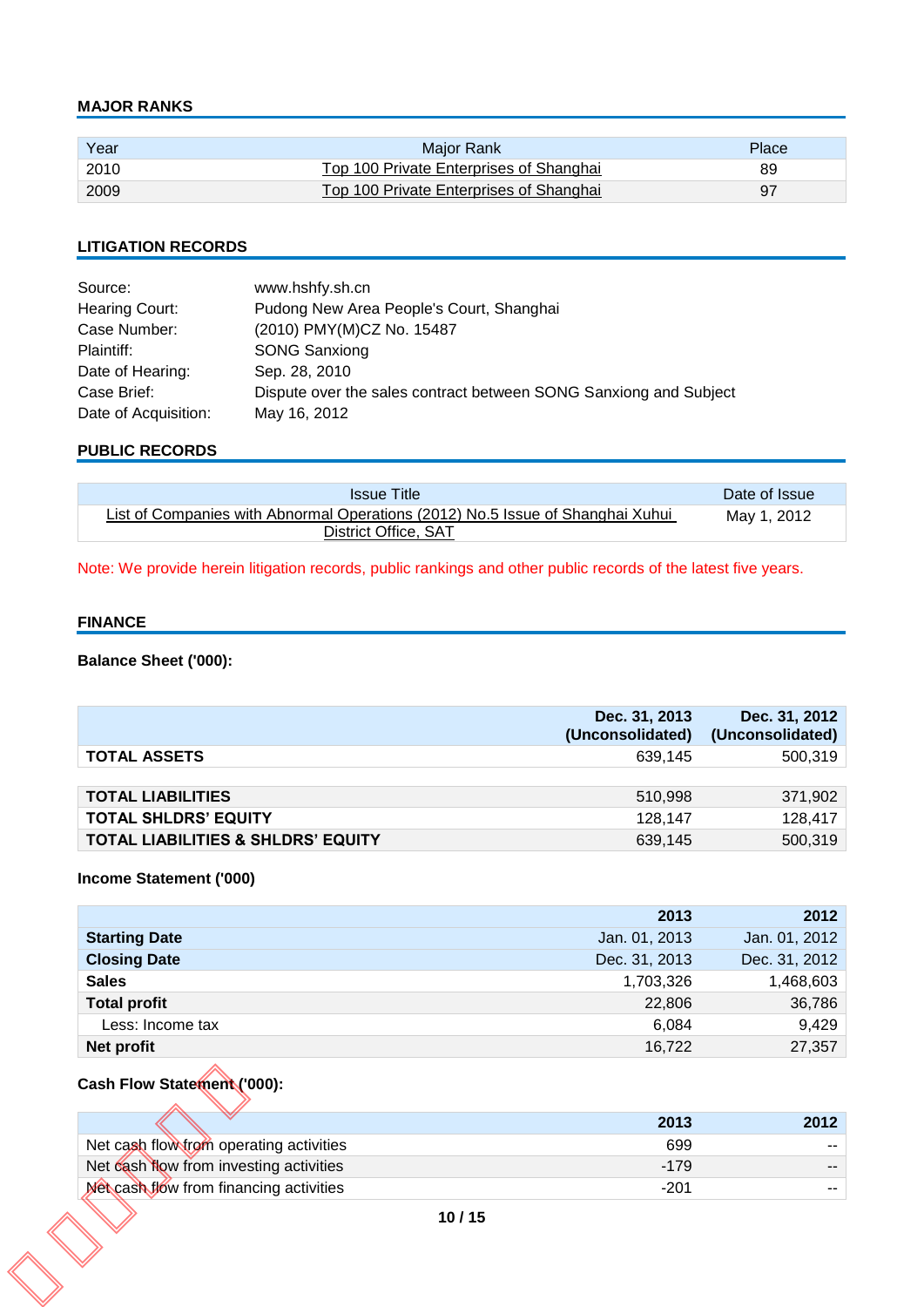#### **NOTES TO FINANCE**

Please note that owing to the imperfect information sources in China, some entries in Subject's financial statement might be missing, which will lead to the inequality between the sums of the listed entries and the totals written in the financial statement.

#### **Change of Key Financials ('000):**

|                            | 2013      | Growth Rate (%) | 2012      |
|----------------------------|-----------|-----------------|-----------|
| Sales                      | 1,703,326 | 15.98           | 1,468,603 |
| Net profit                 | 16.722    | $-38.87$        | 27,357    |
| Total assets               | 639,145   | 27.75           | 500,319   |
| <b>Total liabilities</b>   | 510,998   | 37.40           | 371,902   |
| Total shareholders' equity | 128,147   | $-0.21$         | 128,417   |

#### **Important Ratios:**

| <b>Profitability</b>         | 2013  | Year-on-year<br><b>Comparison</b> | 2012  |
|------------------------------|-------|-----------------------------------|-------|
| Return on net assets (%)     | 13.05 |                                   | 21.30 |
| Return on total assets (%)   | 2.62  |                                   | 5.47  |
| Net profit margin (%)        | 0.98  |                                   | 1.86  |
|                              |       |                                   |       |
| <b>Efficiency</b>            | 2013  | Year-on-year<br><b>Comparison</b> | 2012  |
| Turnover of total assets     | 2.67  |                                   | 2.94  |
|                              |       |                                   |       |
| <b>Solvency</b>              | 2013  | Year-on-year<br><b>Comparison</b> | 2012  |
| Liabilities/assets ratio (%) | 79.95 |                                   | 74.33 |
|                              |       |                                   |       |
| <b>Growth</b>                | 2013  | Year-on-year<br><b>Comparison</b> | 2012  |
| Sales growth (%)             | 15.98 | --                                |       |
| Total assets growth (%)      | 27.75 | --                                |       |

#### **INDUSTRY PROFILE**

5170,Wholesale of mechanical equipment, hardware, electrical and electronic products

#### **Industry Definition:**

This industry includes the wholesale and import & export of general-purpose machinery, special-purpose equipment, traffic & transport equipment, electric machinery, hardware & electric products, electric materials, computer equipment, communication equipment, electronic products, meters & instruments and office machinery.

#### **Industry Status & Trend:**

Thanks to global economic recovery, the export of China's mechanical and electrical products has rebounded in major markets worldwide. As compared with the recession in the first half of 2013, the world economy had shown a brighter outlook in the fourth quarter of 2013 under the drive of easy monetary policies adopted by different countries, and the manufacturing sector of major economies expanded in various degrees, which greatly invigorated the mechanical and electrical product import and export markets. China's import and export value of mechanical and electrical products totaled USD2.1 trillion (reaching above USD2 trillion for the first time) in 2013, accounting for one half of China's total import and export value and ranking the first place in the Thanks to global economic<br>major markets worldwide.<br>shown a brighter outlook in<br>different countries, and the<br>greatly invigorated the mec<br>value of mechanical and el<br>time) in 2013, accounting f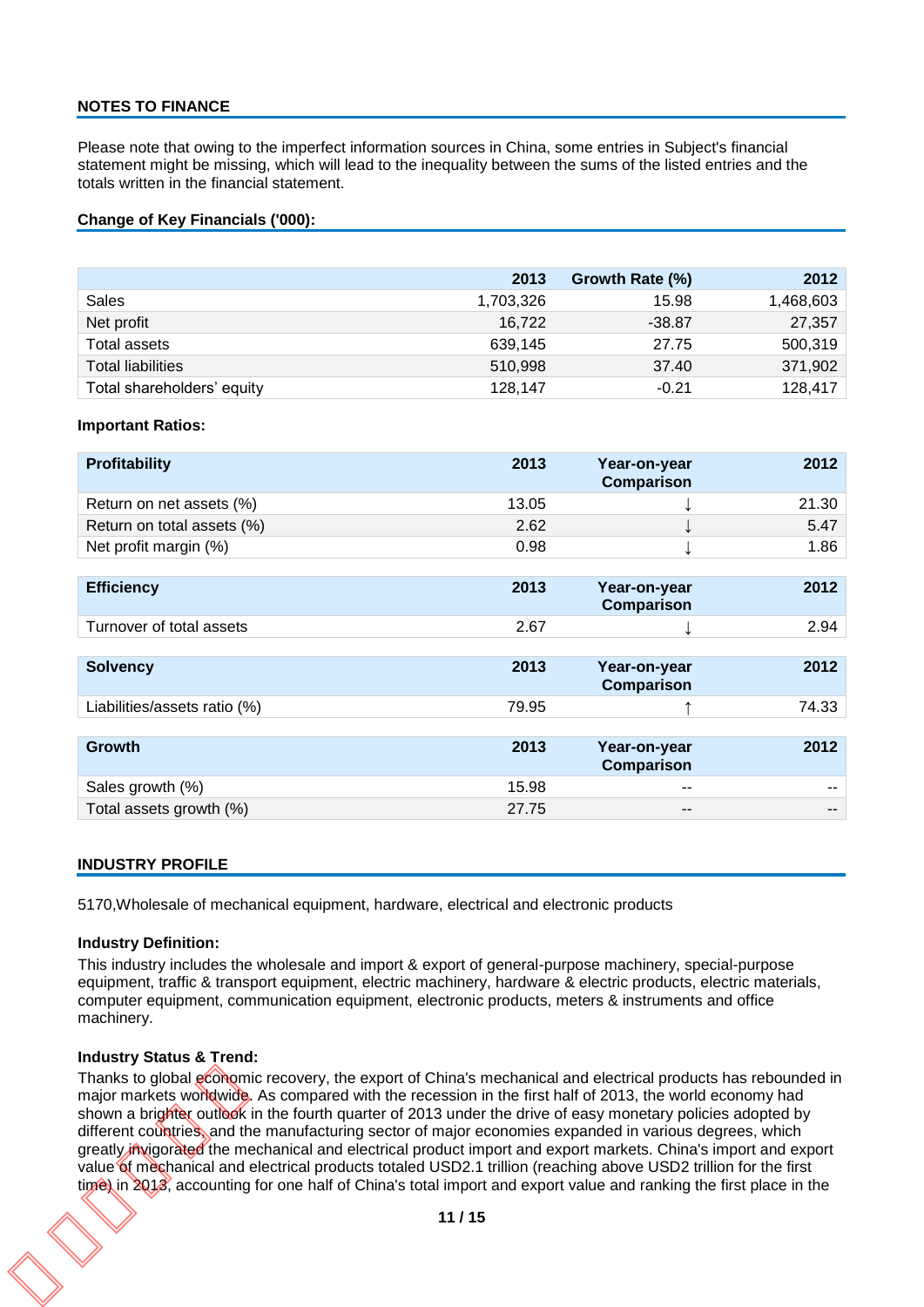world for four years in a row. The export value of mechanical and electrical products stood at USD1.26 trillion and and the percentage of mechanical and electrical products in total cargo export value increased from 8.6% in 1980 to 57.0%. The import value stood at USD839.85 billion and the percentage in China's total cargo import value was raised from 28.2% in 1980 to 43.1% in 2013.

Surging trade protectionism globally, industry transfer and rising business pressure are among the unfavorable factors for China's import and export of mechanical and electrical products. According to China Chamber of Commerce for Import & Export of Machinery & Electronics Products, domestic companies should pay more attention to preliminary research on trade policies and investment environment in international market when venturing out and the companies in industrial concentration regions should utilize local and geographic advantages to design, more scientifically, a cooperative production pattern integrating upstream and downstream industries to reduce their costs.

#### **INDUSTRY BENCHMARK**

| 2013                                      | <b>Subject</b> | <b>Best</b> | Average | <b>Worst</b> |
|-------------------------------------------|----------------|-------------|---------|--------------|
| Return on net assets (%)                  | 13.05          | 22.50       | 8.70    | $-8.70$      |
| Return on total assets (%)                | 2.62           | 9.20        | 5.10    | $-4.90$      |
| Gross profit margin (%)                   | --             | 23.60       | 5.80    | 2.10         |
| Turnover of total assets                  | 2.67           | 8.00        | 2.50    | 0.10         |
| Turnover of current assets                | --             | 9.00        | 3.40    | 0.40         |
| Turnover of accounts<br>receivable (days) | --             | 18.56       | 50.00   | 240.00       |
| Liabilities/assets ratio (%)              | 79.95          | 55.00       | 65.00   | 90.00        |
| Current ratio                             | --             | 2.33        | 1.41    | 0.70         |
| Quick ratio                               | --             | 1.45        | 0.88    | 0.44         |
| Sales growth (%)                          | 15.98          | 20.90       | 10.50   | $-18.90$     |
| Gross profit growth (%)                   | --             | 22.30       | 7.40    | $-20.10$     |
| Total assets growth (%)                   | 27.75          | 18.60       | 9.60    | $-12.20$     |

5170,Wholesale of mechanical equipment, hardware, electrical and electronic products

| 2012                                      | <b>Subject</b> | <b>Best</b> | Average | <b>Worst</b> |
|-------------------------------------------|----------------|-------------|---------|--------------|
| Return on net assets (%)                  | 21.30          | 22.10       | 8.60    | $-8.80$      |
| Return on total assets (%)                | 5.47           | 9.00        | 5.00    | $-5.00$      |
| Gross profit margin (%)                   | --             | 22.90       | 5.60    | 2.00         |
| Turnover of total assets                  | 2.94           | 8.10        | 2.60    | 0.20         |
| Turnover of current assets                | $- -$          | 9.10        | 3.50    | 0.50         |
| Turnover of accounts<br>receivable (days) | --             | 18.65       | 50.70   | 257.14       |
| Liabilities/assets ratio (%)              | 74.33          | 36.50       | 66.30   | 85.80        |
| Current ratio                             | --             | 2.32        | 1.40    | 0.70         |
| Quick ratio                               | --             | 1.45        | 0.87    | 0.44         |
| Sales growth (%)                          | --             | 22.30       | 11.20   | $-17.80$     |
| Gross profit growth (%)                   | $- -$          | 23.00       | 7.60    | $-19.50$     |
| Total assets growth (%)                   | --             | 27.20       | 13.50   | $-15.40$     |

\* The above indicators come from industry statistics regularly published by the government.

#### **TREND CHART OF KEY INDICATORS**

5170,Wholesale of mechanical equipment, hardware, electrical and electronic products TREND CHART OF KEY I<br>TREND CHART OF KEY I<br>5170, Wholesale of mechan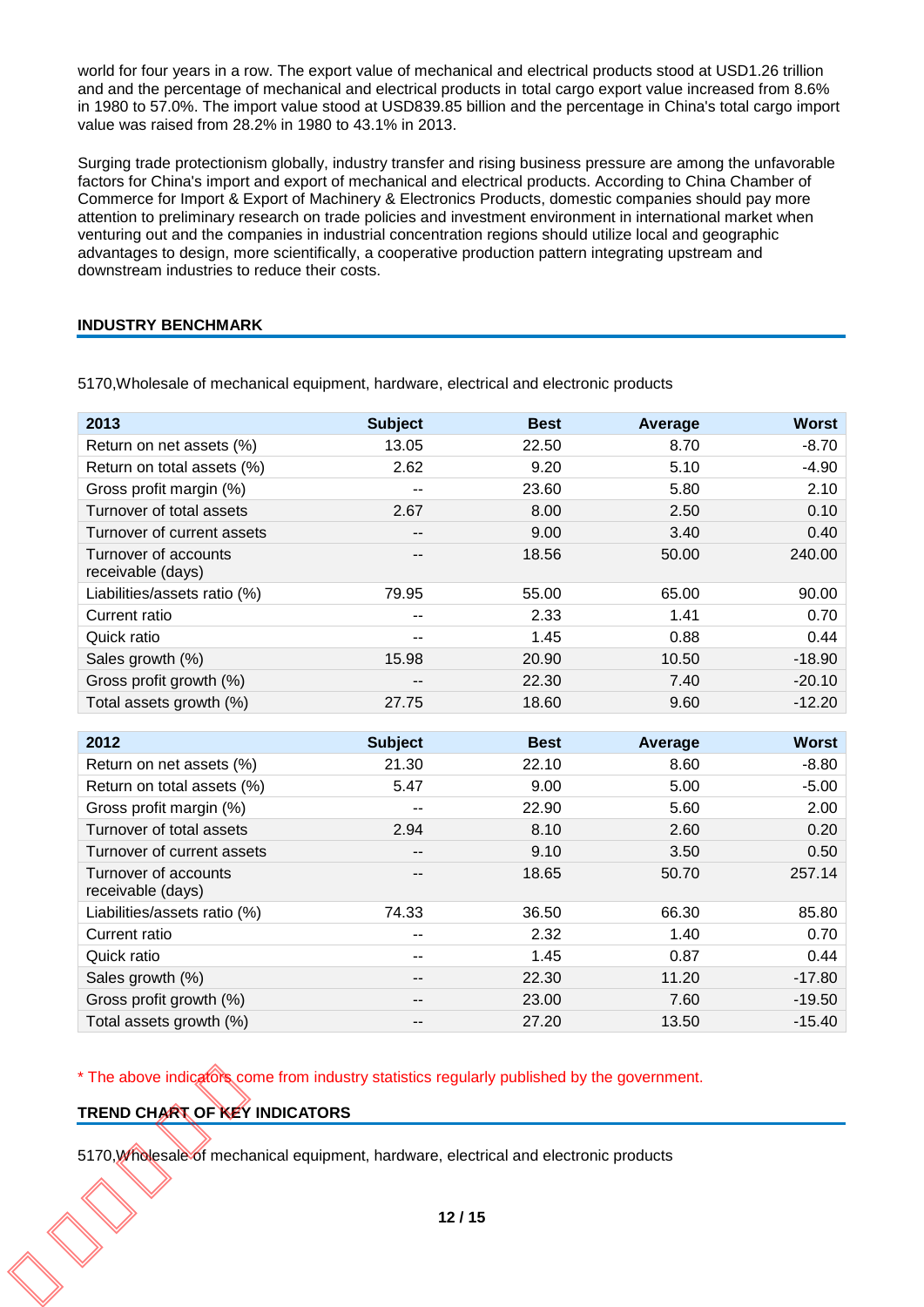

Trend of Turnover of Accounts Receivable (Days)



Trend of Liabilities/assets Ratio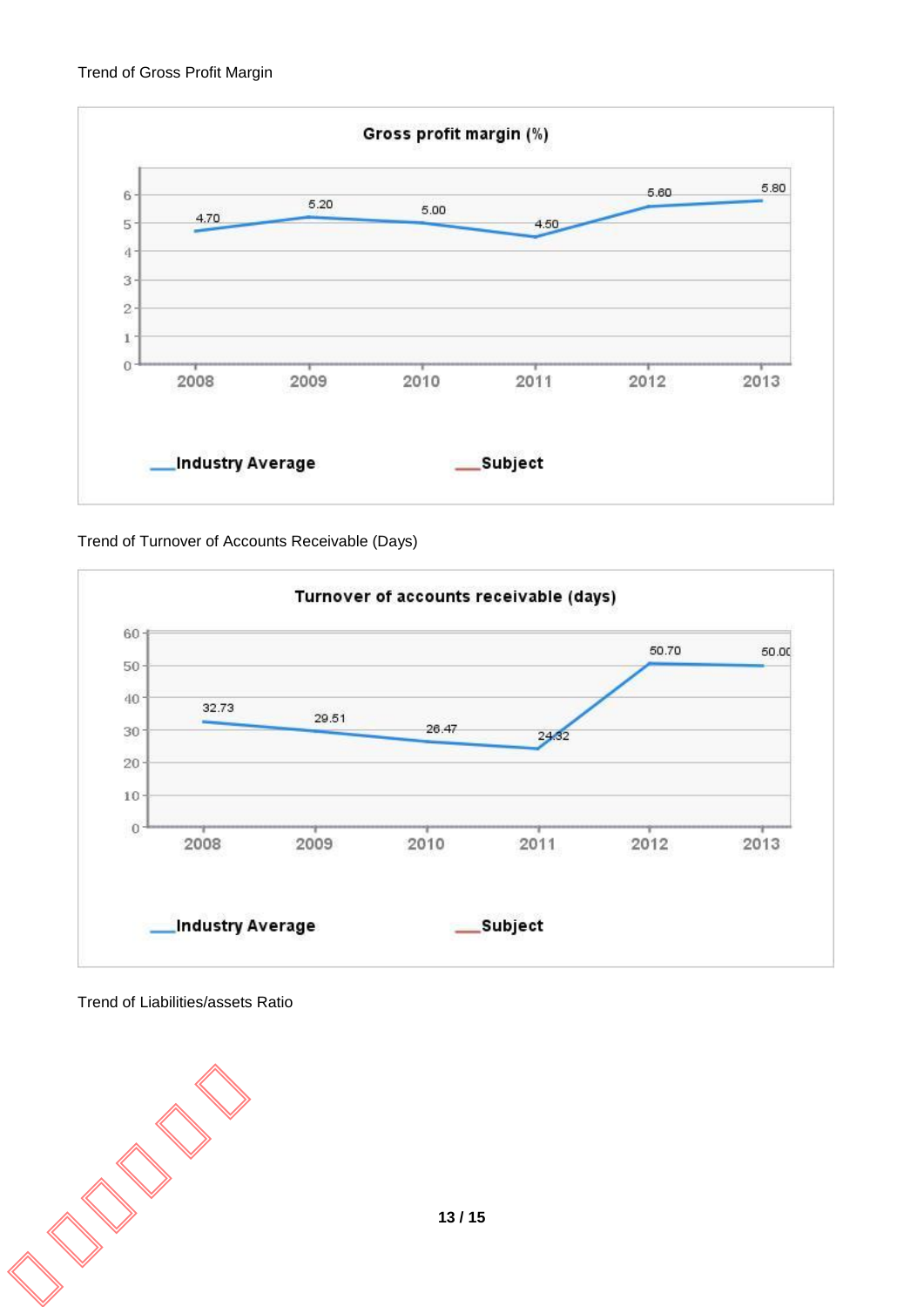

Trend of Sales Growth



# **CREDIT RATING**

# CR3

In assessing credit status of a business, Experian takes into consideration its size, history and background, financials and operations against industry average, credit history, etc. Indications of Experian credit ratings are as follows.

| Rating          | <b>Risk Level</b> | <b>Indications</b>                            |
|-----------------|-------------------|-----------------------------------------------|
| CR <sub>1</sub> | Very low          | Credit can be extended on very loose terms.   |
| CR <sub>2</sub> | Low               | Credit can be extended on fairly loose terms. |
|                 |                   | 14/15                                         |
|                 |                   |                                               |